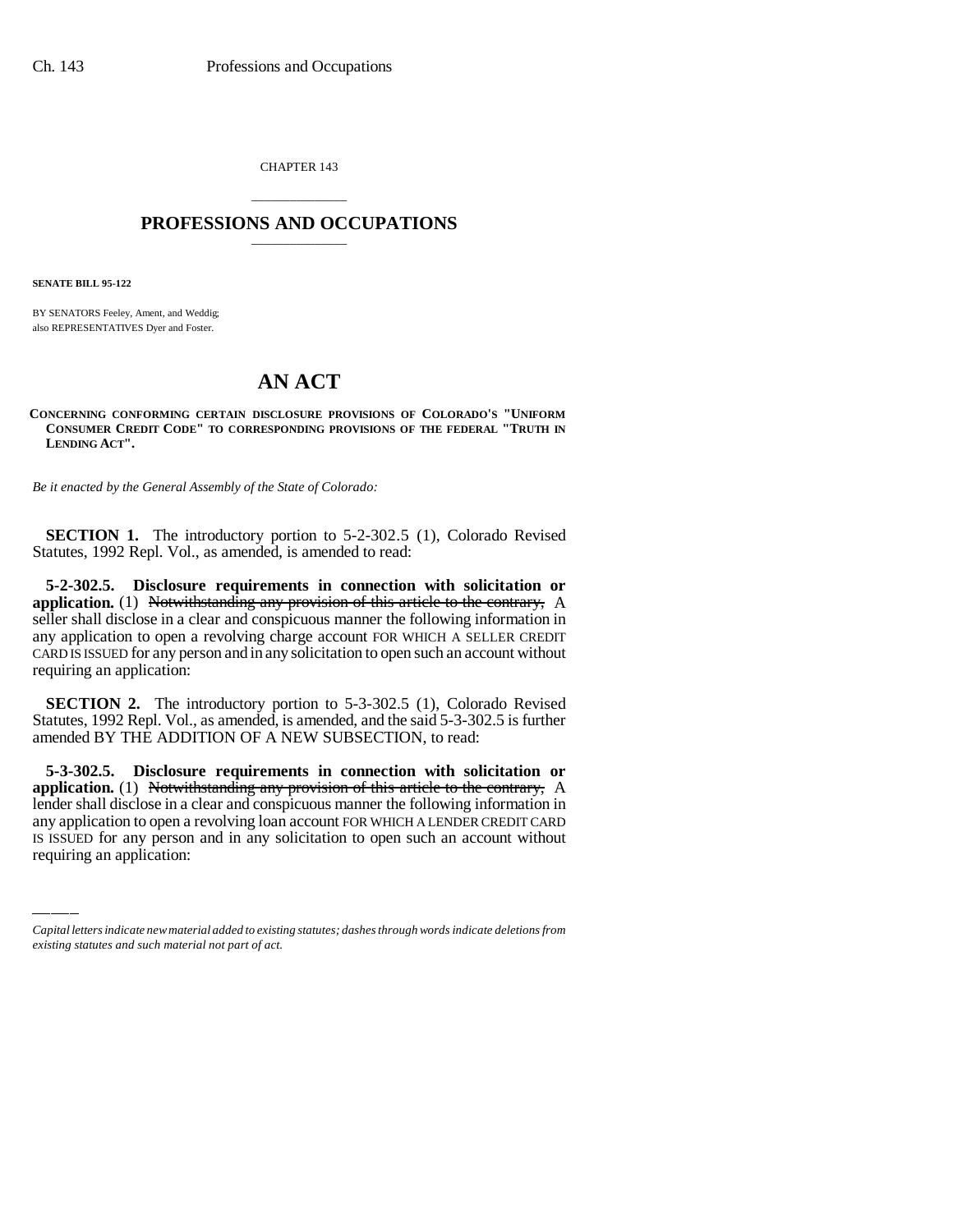(2) THE DISCLOSURE REQUIREMENTS OF THIS SECTION DO NOT APPLY TO:

(a) REVOLVING LOAN ACCOUNTS SECURED BY AN INTEREST IN LAND OR TO OVERDRAFT LINES OF CREDIT TIED TO DEPOSIT ACCOUNTS AT DEPOSITORY INSTITUTIONS, EVEN IF LENDER CREDIT CARDS OR CHECK GUARANTEE CARDS ARE ISSUED IN CONNECTION WITH SUCH ACCOUNTS; OR

(b) LINES OF CREDIT FOR WHICH CHECK GUARANTEE OR DEBIT CARDS ARE ISSUED THAT MAY BE USED ONLY AT AUTOMATIC TELLER MACHINES.

**SECTION 3.** Title 12, Colorado Revised Statutes, 1991 Repl. Vol., as amended, is amended BY THE ADDITION OF A NEW ARTICLE to read:

## **ARTICLE 14.3 Colorado Consumer Credit Reporting Act**

**12-14.3-101. Short title.** THIS ARTICLE SHALL BE KNOWN AND MAY BE CITED AS THE "COLORADO CONSUMER CREDIT REPORTING ACT".

**12-14.3-102. Definitions.** AS USED IN THIS ARTICLE, UNLESS THE CONTEXT OTHERWISE REQUIRES:

(1) "ADVERSE ACTION" INCLUDES:

(a) THE DENIAL OF, INCREASE IN ANY CHARGE FOR, OR REDUCTION IN THE AMOUNT OF INSURANCE FOR PERSONAL, FAMILY, OR HOUSEHOLD PURPOSES;

(b) THE DENIAL OF EMPLOYMENT OR ANY OTHER DECISION FOR EMPLOYMENT PURPOSES THAT ADVERSELY AFFECTS A CURRENT OR PROSPECTIVE EMPLOYEE; AND

(c) AN ACTION OR DETERMINATION WITH RESPECT TO A CONSUMER'S APPLICATION FOR CREDIT UNDER A CREDIT ARRANGEMENT THAT IS ADVERSE TO THE CONSUMER'S INTERESTS.

(2) "CONSUMER" MEANS A NATURAL PERSON RESIDING IN THE STATE OF COLORADO.

(3) (a) "CONSUMER REPORT" MEANS ANY WRITTEN, ORAL, OR OTHER COMMUNICATION OR ANY INFORMATION BY A CONSUMER REPORTING AGENCY BEARING ON A CONSUMER'S CREDIT WORTHINESS, CREDIT STANDING, CREDIT CAPACITY, DEBTS, CHARACTER, GENERAL REPUTATION, PERSONAL CHARACTERISTICS, OR MODE OF LIVING, WHICH IS USED OR EXPECTED TO BE USED OR COLLECTED, IN WHOLE OR IN PART, AS A FACTOR TO ESTABLISH A CONSUMER'S ELIGIBILITY FOR CREDIT OR INSURANCE TO BE USED FOR PERSONAL, FAMILY, OR HOUSEHOLD PURPOSES, EMPLOYMENT PURPOSES, OR ANY OTHER PURPOSE AUTHORIZED PURSUANT TO APPLICABLE PROVISIONS OF THE FEDERAL "FAIR CREDIT REPORTING ACT", 15U.S.C. SEC. 1681a AND 1681b, AS AMENDED.

(b) "CONSUMER REPORT" DOES NOT INCLUDE: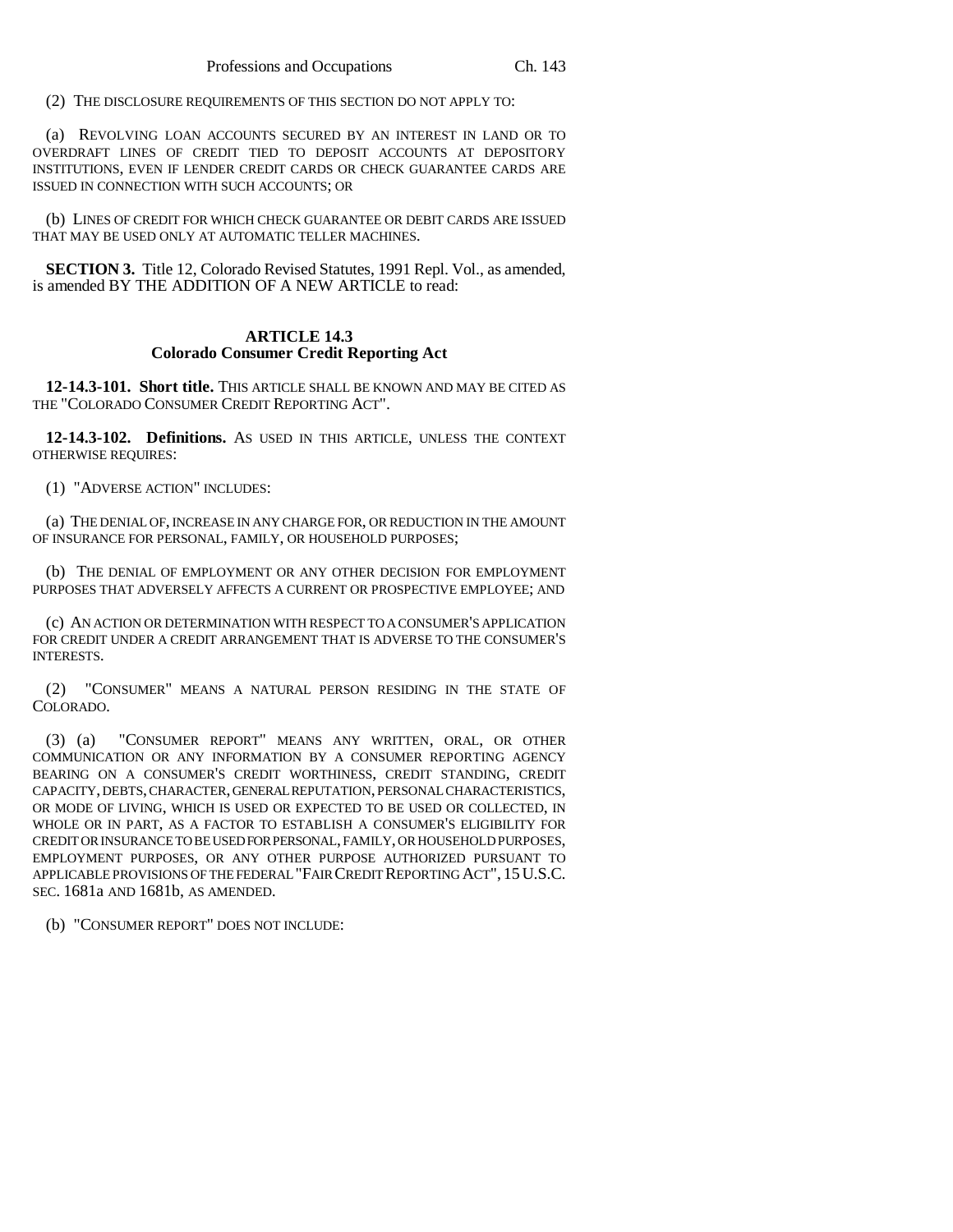(I) ANY REPORT CONTAINING INFORMATION SOLELY AS TO A TRANSACTION BETWEEN THE CONSUMER AND THE PERSON MAKING THE REPORT;

(II) ANY AUTHORIZATION OR APPROVAL OF A SPECIFIC EXTENSION OF CREDIT DIRECTLY OR INDIRECTLY BY THE ISSUER OF A CREDIT CARD OR SIMILAR DEVICE;

(III) ANY REPORT IN WHICH A PERSON WHO HAS BEEN REQUESTED BY A THIRD PARTY TO MAKE A SPECIFIC EXTENSION OF CREDIT DIRECTLY OR INDIRECTLY TO A CONSUMER CONVEYS A DECISION WITH RESPECT TO THE REQUEST, IF THE THIRD PARTY ADVISES THE CONSUMER OF THE NAME AND ADDRESS OF THE PERSON TO WHOM THE REQUEST WAS MADE AND THE PERSON MAKES THE DISCLOSURES THAT MUST BE MADE TO THE CONSUMER PURSUANT TO THE PROVISIONS OF THE FEDERAL "FAIR CREDIT REPORTING ACT", 15 U.S.C. SEC. 1681m, AS AMENDED, IN THE EVENT OF ADVERSE ACTION.

(4) "CONSUMER REPORTING AGENCY" MEANS ANY PERSON WHICH, FOR MONETARY FEES, DUES, OR ON A COOPERATIVE NONPROFIT BASIS, REGULARLY ENGAGES IN WHOLE OR IN PART IN THE PRACTICE OF ASSEMBLING OR EVALUATING CONSUMER CREDIT INFORMATION OR OTHER INFORMATION ON CONSUMERS FOR THE PURPOSE OF FURNISHING CONSUMER REPORTS TO THIRD PARTIES. "CONSUMER REPORTING AGENCY" SHALL NOT INCLUDE ANY BUSINESS ENTITY THAT PROVIDES CHECK VERIFICATION SERVICES ONLY.

(5) "EMPLOYMENT PURPOSES", WHEN USED IN CONNECTION WITH A CONSUMER REPORT, MEANS A REPORT USED FOR THE PURPOSE OF EVALUATING A CONSUMER FOR EMPLOYMENT, PROMOTION, REASSIGNMENT, OR RETENTION AS AN EMPLOYEE.

"FILE" MEANS ALL OF THE INFORMATION ON THE CONSUMER WHICH IS RECORDED AND RETAINED BY A CONSUMER REPORTING AGENCY REGARDLESS OF HOW THE INFORMATION IS STORED.

(7) "INVESTIGATIVE CONSUMER REPORT" MEANS A CONSUMER REPORT OR PORTION THEREOF IN WHICH INFORMATION ON A CONSUMER'S CHARACTER, GENERAL REPUTATION, PERSONAL CHARACTERISTICS, OR MODE OF LIVING IS OBTAINED THROUGH PERSONAL INTERVIEWS WITH NEIGHBORS, FRIENDS, OR ASSOCIATES OF THE CONSUMER, REPORTED ON OR WITH OTHERS WITH WHOM THE CONSUMER IS ACQUAINTED OR WHO MAY HAVE KNOWLEDGE CONCERNING ANY SUCH ITEMS OF INFORMATION. THE TERM DOES NOT INCLUDE SPECIFIC FACTUAL INFORMATION ON A CONSUMER'S CREDIT RECORD OBTAINED DIRECTLY FROM A CREDITOR OF THE CONSUMER OR FROM A CONSUMER REPORTING AGENCY WHEN SUCH INFORMATION WAS OBTAINED DIRECTLY FROM A CREDITOR OF THE CONSUMER OR FROM THE CONSUMER.

(8) "PERSON" MEANS ANY NATURAL PERSON, FIRM, CORPORATION, OR PARTNERSHIP.

**12-14.3-103. Permissible purposes - prohibition.** (1) A CONSUMER REPORTING AGENCY MAY FURNISH A CONSUMER REPORT ONLY UNDER THE FOLLOWING CIRCUMSTANCES:

(a) IN RESPONSE TO AN ORDER OF A COURT HAVING JURISDICTION TO ISSUE SUCH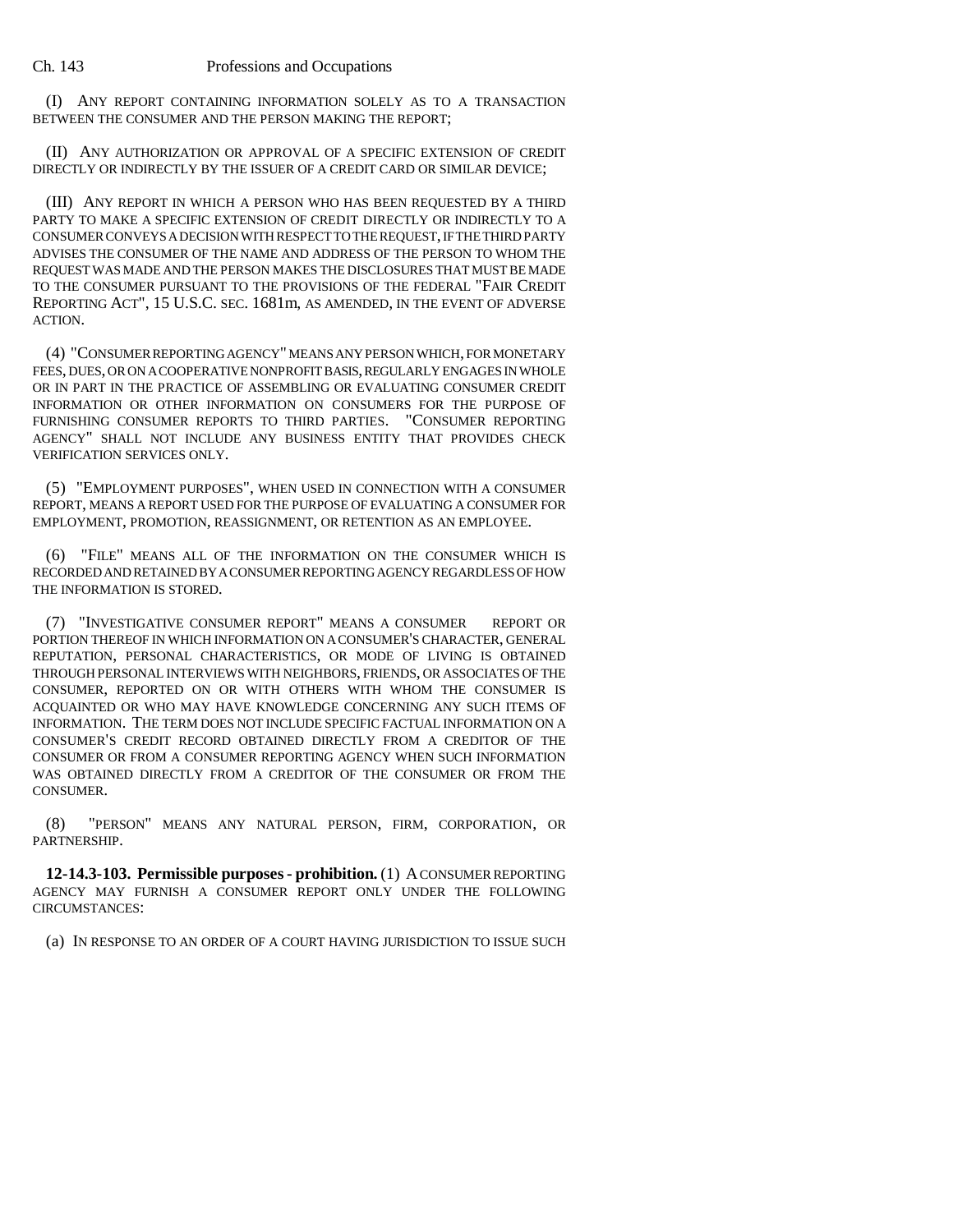AN ORDER;

(b) IN ACCORDANCE WITH THE WRITTEN INSTRUCTIONS OF THE CONSUMER TO WHOM IT RELATES; AND

(c) TO A PERSON WHICH THE CONSUMER REPORTING AGENCY HAS REASON TO BELIEVE:

(I) INTENDS TO USE THE INFORMATION IN CONNECTION WITH A CREDIT TRANSACTION INVOLVING THE CONSUMER ON WHOM THE INFORMATION IS TO BE FURNISHED AND INVOLVING THE EXTENSION OF CREDIT TO, OR REVIEW OR COLLECTION OF AN ACCOUNT OF, THE CONSUMER; OR

(II) INTENDS TO USE THE INFORMATION FOR EMPLOYMENT PURPOSES; OR

(III) INTENDS TO USE THE INFORMATION IN CONNECTION WITH THE UNDERWRITING OF INSURANCE INVOLVING THE CONSUMER; OR

(IV) INTENDS TO USE THE INFORMATION IN CONNECTION WITH A DETERMINATION OF THE CONSUMER'S ELIGIBILITY FOR A LICENSE OR OTHER BENEFIT GRANTED BY A GOVERNMENTAL INSTRUMENTALITY REQUIRED BY LAW TO CONSIDER AN APPLICANT'S FINANCIAL RESPONSIBILITY OR STATUS; OR

(V) OTHERWISE HAS A LEGITIMATE BUSINESS NEED FOR THE INFORMATION IN CONNECTION WITH A BUSINESS TRANSACTION INVOLVING THE CONSUMER.

(2) A CONSUMER REPORTING AGENCY MAY NOT, BY CONTRACT OR OTHERWISE, PROHIBIT A USER OF ANY CONSUMER REPORT OR INVESTIGATIVE CONSUMER REPORT FROM, UPON REQUEST OF THE CONSUMER, DISCLOSING THE CONTENTS OF SUCH REPORT TO THE CONSUMER TO WHOM IT RELATES IF ADVERSE ACTION AGAINST THE CONSUMER HAS BEEN TAKEN OR IS CONTEMPLATED BY THE USER OF THE CONSUMER REPORT OR INVESTIGATIVE CONSUMER REPORT, BASED IN WHOLE OR IN PART ON SUCH REPORT. NO USER OR CONSUMER REPORTING AGENCY SHALL BE HELD LIABLE OR OTHERWISE RESPONSIBLE FOR A DISCLOSED REPORT WHEN ACTING PURSUANT TO THIS SUBSECTION (2) NOR SHALL SUCH DISCLOSURE, BY ITSELF, MAKE THE USER A CONSUMER REPORTING AGENCY.

**12-14.3-104. Disclosures to consumers.** (1) A CONSUMER REPORTING AGENCY SHALL, UPON WRITTEN OR VERBAL REQUEST AND PROPER IDENTIFICATION OF ANY CONSUMER, CLEARLY AND ACCURATELY DISCLOSE TO THE CONSUMER, IN WRITING, ALL INFORMATION IN ITS FILES AT THE TIME OF THE REQUEST PERTAINING TO THE CONSUMER, INCLUDING BUT NOT LIMITED TO:

(a) THE NAMES OF ALL PERSONS REQUESTING CREDIT INFORMATION PERTAINING TO THE CONSUMER DURING THE PRIOR SIX-MONTH PERIOD AND THE DATE OF EACH REQUEST;

(b) A SET OF INSTRUCTIONS DESCRIBING HOW INFORMATION IS PRESENTED ON ITS WRITTEN DISCLOSURE OF THE FILE; AND

(c) A TOLL FREE NUMBER FOR USE IN RESOLVING THE DISPUTE IF THE CONSUMER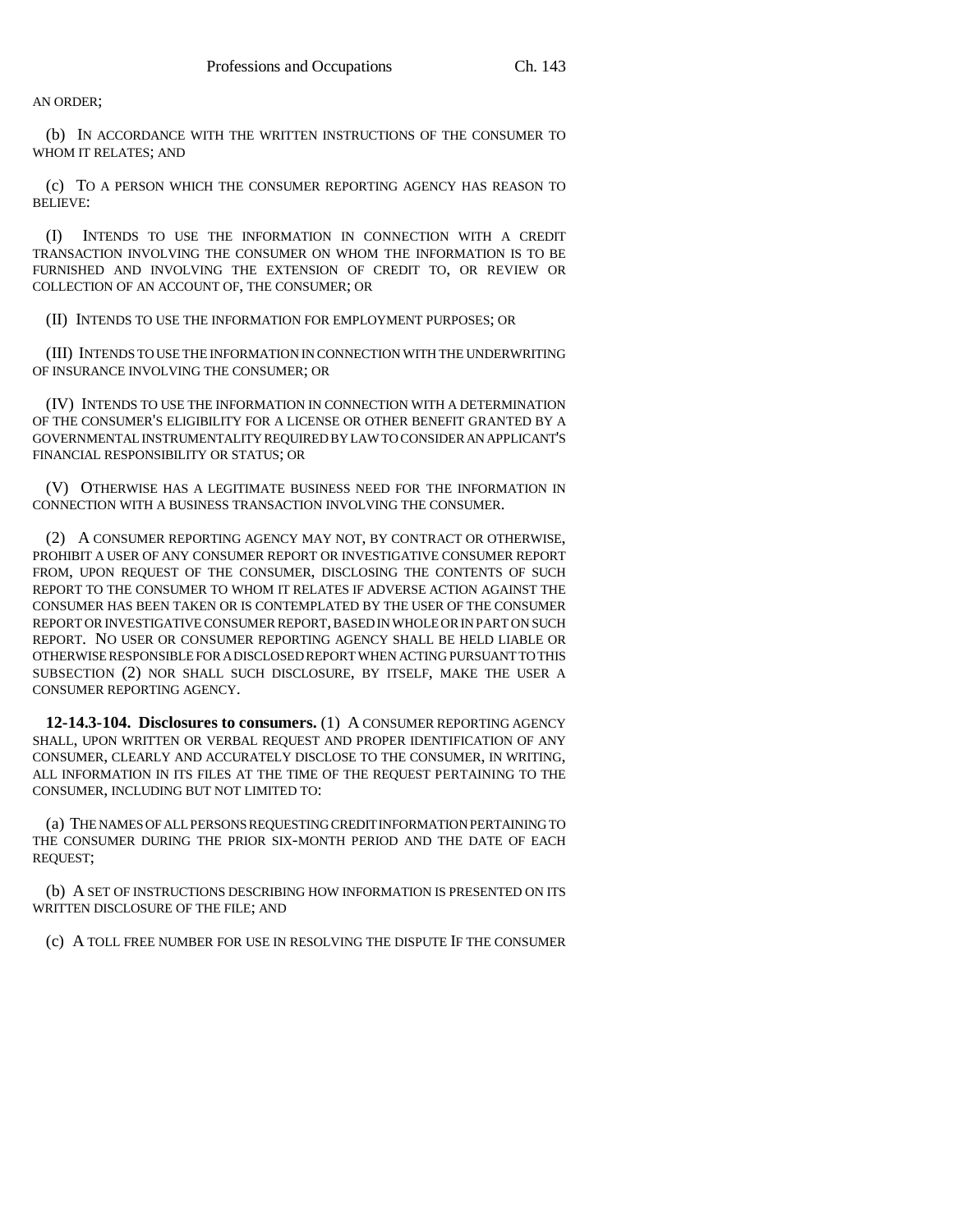SUBMITTED A WRITTEN DISPUTE TO THE CONSUMER REPORTING AGENCY, WHICH OPERATES ON A NATIONWIDE BASIS.

**12-14.3-105. Charges for certain disclosures.** (1) A CONSUMER REPORTING AGENCY SHALL NOT IMPOSE A CHARGE FOR:

(a) A REQUEST FOR A COPY OF THE CONSUMER'S FILE MADE WITHIN SIXTY DAYS AFTER ADVERSE ACTION IS TAKEN; OR

(b) NOTIFYING ANY PERSON DESIGNATED BY THE CONSUMER, PURSUANT TO THE APPLICABLE PROVISIONS OF THE FEDERAL "FAIR CREDIT REPORTING ACT", 15U.S.C. SEC. 1681i, AS AMENDED, OF THE DELETION OF INFORMATION WHICH IS FOUND TO BE INACCURATE OR WHICH CAN NO LONGER BE VERIFIED; OR

(c) A SET OF INSTRUCTIONS FOR UNDERSTANDING THE INFORMATION PRESENTED ON THE CONSUMER REPORT AND A TOLL FREE TELEPHONE NUMBER THAT CONSUMERS MAY UTILIZE TO OBTAIN ADDITIONAL ASSISTANCE CONCERNING THE CONSUMER REPORT.

(2) FOR ALL OTHER DISCLOSURES TO CONSUMERS OF INFORMATION PERTAINING TO THE CONSUMER, THE CONSUMER REPORTING AGENCY MAY IMPOSE A REASONABLE CHARGE, NOT TO EXCEED THE RETAIL PRICE OF A WRITTEN REPORT RENDERED IN THE NORMAL COURSE OF BUSINESS TO THE CUSTOMERS OF SUCH AGENCY FOR EACH REQUEST FOR INFORMATION.

**12-14.3-106. Procedure for disputed information.** (1) IF THE COMPLETENESS OR ACCURACY OF ANY ITEM OF INFORMATION CONTAINED IN THE CONSUMER'S FILE IS DISPUTED BY THE CONSUMER AND THE CONSUMER NOTIFIES THE CONSUMER REPORTING AGENCY DIRECTLY OF SUCH DISPUTE, THE AGENCY SHALL REINVESTIGATE THE ITEM FREE OF CHARGE AND RECORD THE CURRENT STATUS OF THE DISPUTED INFORMATION ON OR BEFORE THIRTY BUSINESS DAYS AFTER THE DATE THE AGENCY RECEIVES NOTICE CONVEYED BY THE CONSUMER.

(2) ON OR BEFORE FIVE BUSINESS DAYS AFTER THE DATE A CONSUMER REPORTING AGENCY RECEIVES NOTICE OF A DISPUTE FROM A CONSUMER IN ACCORDANCE WITH SUBSECTION (1) OF THIS SECTION, THE AGENCY SHALL PROVIDE NOTICE OF THE DISPUTE TO ALL PERSONS WHO PROVIDED ANY ITEM OF INFORMATION IN DISPUTE.

(3) NOTWITHSTANDING SUBSECTION (1) OF THIS SECTION, A CONSUMER REPORTING AGENCY MAY TERMINATE A REINVESTIGATION OF INFORMATION DISPUTED BY A CONSUMER UNDER SUCH SUBSECTION (1) IF THE AGENCY REASONABLY DETERMINES THAT SUCH DISPUTE BY THE CONSUMER IS FRIVOLOUS OR IRRELEVANT. UPON MAKING SUCH A DETERMINATION, A CONSUMER REPORTING AGENCY SHALL PROMPTLY NOTIFY THE CONSUMER OF SUCH DETERMINATION AND THE REASONS THEREFOR, BY MAIL, OR IF AUTHORIZED BY THE CONSUMER FOR THAT PURPOSE, BY TELEPHONE. THE PRESENCE OF CONTRADICTORY INFORMATION IN THE CONSUMER'S FILE DOES NOT IN AND OF ITSELF CONSTITUTE REASONABLE GROUNDS FOR DETERMINING THE DISPUTE IS FRIVOLOUS OR IRRELEVANT.

(4) IF, AFTER A REINVESTIGATION UNDER SUBSECTION (1) OF THIS SECTION OF ANY INFORMATION DISPUTED BY A CONSUMER, THE INFORMATION IS FOUND TO BE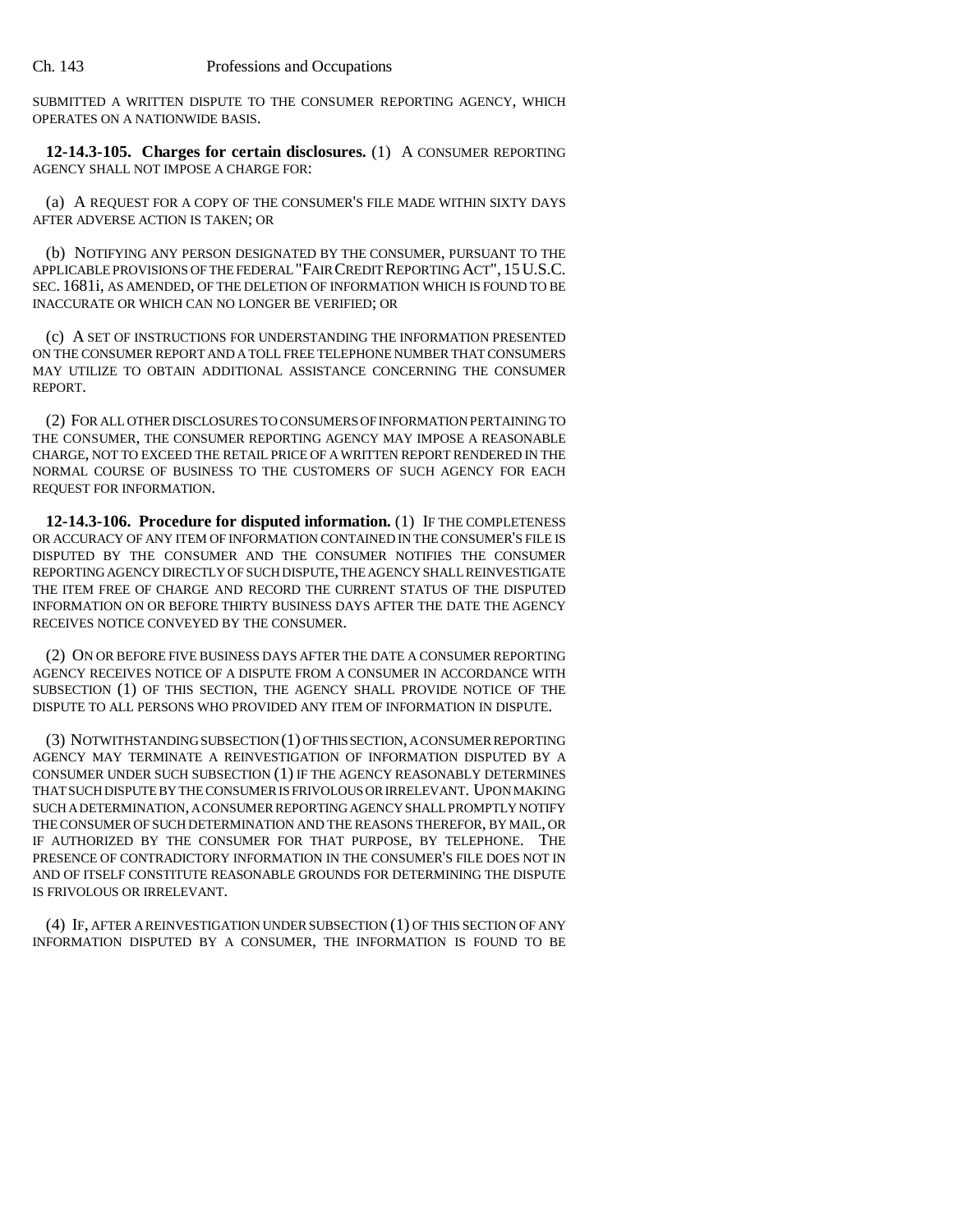INACCURATE OR CANNOT BE VERIFIED, THE CONSUMER REPORTING AGENCY SHALL PROMPTLY DELETE SUCH INFORMATION FROM THE CONSUMER'S FILE, REVISE THE FILE, AND REFRAIN FROM REPORTING THE INFORMATION IN SUBSEQUENT REPORTS.

(5) INFORMATION DELETED PURSUANT TO SUBSECTION (4) OF THIS SECTION MAY NOT BE REINSERTED IN THE CONSUMER'S FILE UNLESS THE PERSON WHO FURNISHES THE INFORMATION REINVESTIGATES AND STATES IN WRITING OR BY ELECTRONIC RECORD TO THE CONSUMER REPORTING AGENCY THAT THE INFORMATION IS COMPLETE AND ACCURATE.

(6) A CONSUMER REPORTING AGENCY SHALL PROVIDE WRITTEN NOTICE OF THE RESULTS OF ANY REINVESTIGATION OR REINSERTION MADE PURSUANT TO THIS SECTION WITHIN FIVE BUSINESS DAYS OF THE COMPLETION OF THE REINVESTIGATION OR REINSERTION. SUCH NOTICE SHALL INCLUDE:

(a) A STATEMENT THAT THE REINVESTIGATION IS COMPLETE;

(b) A STATEMENT OF THE DETERMINATION OF THE CONSUMER REPORTING AGENCY ON THE COMPLETENESS OR ACCURACY OF THE DISPUTED INFORMATION;

(c) A COPY OF THE CONSUMER'S FILE OR CONSUMER REPORT AND A DESCRIPTION OF THE RESULTS OF THE REINVESTIGATION;

(d) A NOTICE THAT, IF REQUESTED BY THE CONSUMER, A DESCRIPTION OF THE PROCEDURE USED TO DETERMINE THE ACCURACY AND COMPLETENESS OF THE INFORMATION SHALL BE PROVIDED TO THE CONSUMER BY THE CONSUMER REPORTING AGENCY, INCLUDING THE NAME, BUSINESS ADDRESS, AND, IF AVAILABLE, THE TELEPHONE NUMBER OF ANY PERSON CONTACTED IN CONNECTION WITH SUCH INFORMATION; AND

(e) A NOTIFICATION THAT THE CONSUMER HAS THE RIGHT, PURSUANT TO THE APPLICABLE PROVISIONS OF THE FEDERAL "FAIR CREDIT REPORTING ACT", 15U.S.C. SEC. 1681i, AS AMENDED, TO ADD A STATEMENT TO THE CONSUMER'S FILE DISPUTING THE ACCURACY OR COMPLETENESS OF THE INFORMATION;

(f) A NOTIFICATION OF THE CONSUMER'S RIGHTS TO DISPUTE RESOLUTION UNDER SECTION 12-14.3-107, WHICH ARE AVAILABLE AFTER THE CONSUMER HAS FOLLOWED ALL DISPUTE PROCEDURES DESCRIBED IN THIS SECTION AND HAS RECEIVED THE NOTICE SPECIFIED UNDER THIS SUBSECTION (6).

**12-14.3-107. Consumer's right to file action in court or arbitrate disputes.** AN ACTION TO ENFORCE ANY OBLIGATION OF A CONSUMER REPORTING AGENCY TO A CONSUMER UNDER THIS ARTICLE MAY BE BROUGHT IN ANY COURT OF COMPETENT JURISDICTION AS PROVIDED BY THE FEDERAL "FAIR CREDIT REPORTING ACT" OR SUBMITTED TO BINDING ARBITRATION AFTER THE CONSUMER HAS FOLLOWED ALL DISPUTE PROCEDURES IN SECTION 12-14.3-106 AND HAS RECEIVED THE NOTICE SPECIFIED IN SUBSECTION (6) OF SAID SECTION IN THE MANNER SET FORTH IN THE RULES OF THE AMERICAN ARBITRATION ASSOCIATION TO DETERMINE WHETHER THE CONSUMER REPORTING AGENCY MET ITS OBLIGATIONS UNDER THIS ARTICLE. NO DECISION BY AN ARBITRATOR PURSUANT TO THIS SECTION SHALL AFFECT THE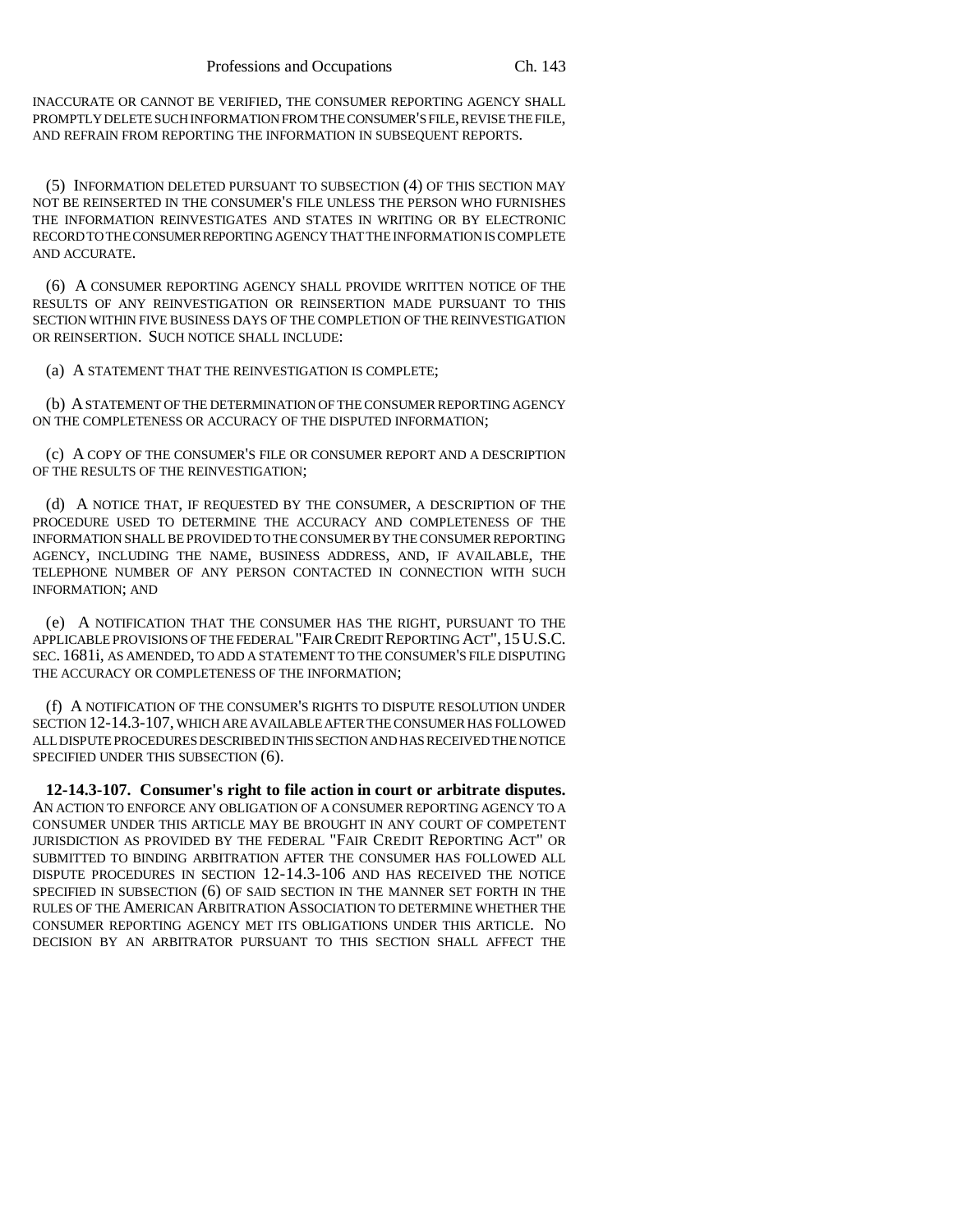VALIDITY OF ANY OBLIGATIONS OR DEBTS OWED TO ANY PARTY. A SUCCESSFUL PARTY TO ANY SUCH ARBITRATION PROCEEDING SHALL BE COMPENSATED FOR THE COSTS AND ATTORNEY FEES OF THE PROCEEDING AS DETERMINED BY THE COURT OR ARBITRATION.NO CONSUMER MAY SUBMIT MORE THAN ONE ACTION TO ARBITRATION AGAINST ANY CONSUMER REPORTING AGENCY DURING ANY ONE-HUNDRED-TWENTY-DAY PERIOD. THE RESULTS OF AN ARBITRATION ACTION BROUGHT AGAINST A CONSUMER REPORTING AGENCY DOING BUSINESS IN THIS STATE SHALL BE COMMUNICATED IN A TIMELY MANNER WITH ALL OTHER CONSUMER REPORTING AGENCIES DOING BUSINESS IN THIS STATE. IF, AS A RESULT OF AN ARBITRATION A DETERMINATION IS MADE IN FAVOR OF THE CONSUMER, ANY ADVERSE INFORMATION IN SUCH CONSUMER'S FILE OR RECORD SHALL BE REMOVED OR STRICKEN IN A TIMELY MANNER. IF SUCH ADVERSE INFORMATION IS NOT SO REMOVED OR STRICKEN, THE CONSUMER MAY BRING AN ACTION AGAINST THE NONCOMPLYING AGENCY PURSUANT TO THIS SECTION NOTWITHSTANDING THE ONE-HUNDRED-TWENTY-DAY WAITING PERIOD.

**12-14.3-108. Violations.** (1) ANY CONSUMER REPORTING AGENCY THAT WILLFULLY VIOLATES ANY PROVISION OF THIS ARTICLE SHALL BE LIABLE FOR THREE TIMES THE AMOUNT OF ACTUAL DAMAGES OR ONE THOUSAND DOLLARS, WHICHEVER IS GREATER, REASONABLE ATTORNEY FEES, AND COSTS.

(2) ANY CONSUMER REPORTING AGENCY WHICH NEGLIGENTLY VIOLATES THIS ARTICLE SHALL BE LIABLE FOR ACTUAL DAMAGES OR FIVE HUNDRED DOLLARS, WHICHEVER IS GREATER, REASONABLE ATTORNEY FEES, AND COSTS. A CONSUMER REPORTING AGENCY HAS NO LIABILITY UNDER THIS SUBSECTION (2) IF WITHIN SIXTY DAYS AFTER RECEIVING NOTICE OF DISPUTE FROM A CONSUMER, IN ACCORDANCE WITH SECTION 12-14.3-106, THE CONSUMER REPORTING AGENCY CORRECTS THE COMPLAINED OF ITEM OR ACTIVITY AND SENDS THE CONSUMER WRITTEN NOTIFICATION OF SUCH CORRECTIVE ACTION, IN ACCORDANCE WITH SECTION 12-14.3-106 (6).

**12-14.3-109. Provisions of article cumulative.** THE PROVISIONS OF THIS ARTICLE ARE CUMULATIVE, AND ANY ACTION TAKEN UNDER THE PROVISIONS OF THIS ARTICLE SHALL NOT CONSTITUTE AN ELECTION TO TAKE ANY SUCH ACTION TO THE EXCLUSION OF ANY OTHER ACTION AUTHORIZED BY LAW; EXCEPT THAT A CREDIT REPORTING AGENCY SHALL NOT BE SUBJECT TO SUIT WITH RESPECT TO ANY ISSUE THAT WAS THE SUBJECT OF AN ARBITRATION PROCEEDING BROUGHT PURSUANT TO SECTION 12-14.3-107.

**SECTION 4. Severability.** If any provision of this act or the application thereof to any person or circumstance is held invalid, such invalidity shall not affect other provisions or applications of the act that can be given effect without the invalid provision or application, and to this end the provisions of this act are declared to be severable.

**SECTION 5. Effective date - applicability.** Section 3 of this act shall take effect January 1, 1996, and shall apply to acts occurring on or after said date. The remainder of this act shall take effect upon the expiration of the period allowed for submitting a referendum petition pursuant to article  $\bar{V}$ , section 1 (3) of the state constitution, unless a referendum petition is filed against this act within such period, in which case this act, if approved by the people, shall take effect on the date